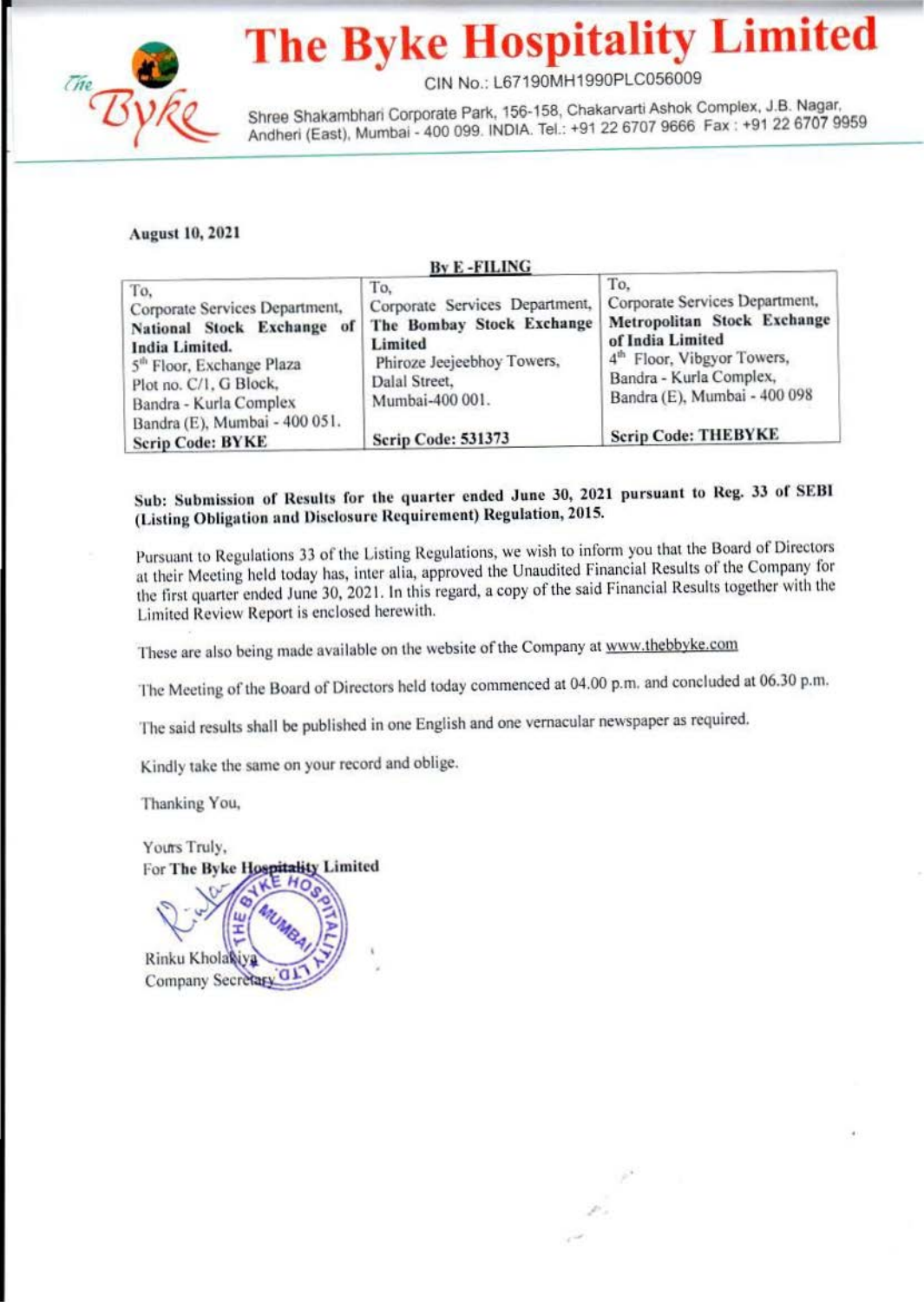

# **The Byke Hospitality Limited**

CIN No.: L67190MH1990PLC056009

| CIN: L67190MH1990PLC056009<br>STATEMENT OF UNAUDITED FINANCIAL RESULTS FOR THE QUARTER ENDED JUNE 30, 2021 |    |                                                                                                        |                              |                             |                              |                             |
|------------------------------------------------------------------------------------------------------------|----|--------------------------------------------------------------------------------------------------------|------------------------------|-----------------------------|------------------------------|-----------------------------|
|                                                                                                            |    |                                                                                                        |                              |                             |                              | Rs. in Lakhs (except EPS)   |
| Sr.                                                                                                        |    | <b>Particulars</b>                                                                                     | <b>Quarter Ended</b>         |                             |                              | Year Ended                  |
| No.                                                                                                        |    |                                                                                                        | June 30, 2021<br>(Unaudited) | March 31, 2021<br>(Audited) | June 30, 2020<br>(Unaudited) | March 31, 2021<br>(Audited) |
|                                                                                                            |    |                                                                                                        |                              |                             |                              |                             |
| ŧ                                                                                                          |    | Income                                                                                                 |                              |                             |                              |                             |
|                                                                                                            | a. | Income from Operations                                                                                 | 1,212.98                     | 2,265.58                    | 673.35                       | 6,560.66                    |
|                                                                                                            | b. | Other Income                                                                                           | 11.37                        | 31.69                       | 17.98                        | 89.69                       |
|                                                                                                            |    | <b>Total Income</b>                                                                                    | 1,224.35                     | 2,297.27                    | 691.33                       | 6,650.35                    |
| $\overline{2}$                                                                                             |    | <b>Expenses</b>                                                                                        |                              |                             |                              |                             |
|                                                                                                            | a. | Cost of material consumed                                                                              | 217.29                       | 438.99                      | 108.60                       | 1,214.85                    |
|                                                                                                            | b. | <b>Employee Benefit Expenses</b>                                                                       | 270.66                       | 297.27                      | 231.82                       | 1,016.45                    |
|                                                                                                            | c. | Depreciation and Amortisation Expenses                                                                 | 706.55                       | 703.33                      | 452.90                       | 2,646.80                    |
|                                                                                                            | d. | <b>Finance Costs</b>                                                                                   | 211.07                       | 204.65                      | 210.76                       | 833.87                      |
|                                                                                                            | e. | Other Expenses                                                                                         | 660.74                       | 751.23                      | 623.46                       | 2,930.26                    |
|                                                                                                            |    | <b>Total Expenses</b>                                                                                  | 2,066.30                     | 2,395.47                    | 1,627.54                     | 8,642.23                    |
| $\overline{\mathbf{3}}$                                                                                    |    | Profit Before Tax (1-2)                                                                                | (841.95)                     | (98.19)                     | (936.21)                     | (1,991.88)                  |
| 4                                                                                                          |    | <b>Tax Expenses</b>                                                                                    |                              |                             |                              |                             |
|                                                                                                            | a. | <b>Current Tax</b>                                                                                     | ٠                            | ù.                          | g,                           |                             |
|                                                                                                            | b. | Deferred Tax                                                                                           | (55.89)                      | (24.73)                     | (9.04)                       | (168.04)                    |
|                                                                                                            |    | <b>Total Tax Expenses</b>                                                                              | (55.89)                      | (24.73)                     | (9.04)                       | (168.04)                    |
| 5                                                                                                          |    | Net Profit for the period / Year (3-4)                                                                 | (786.06)                     | (73.46)                     | (927.17)                     | (1,823.84)                  |
| 6                                                                                                          |    | Add:- Other Comprehensive Income (net of tax)<br>Items that will not be reclassified to profit or loss |                              |                             |                              |                             |
| $\overline{7}$                                                                                             |    | Re measurement of net defined benefit obligations                                                      |                              | 7.55                        |                              | 7.55                        |
| 8                                                                                                          |    | Total Comprehensive Income (5+6)                                                                       | (786.06)                     | (65.91)                     | (927.17)                     | (1,816.29)                  |
| 9                                                                                                          |    | Paid-up equity share capital (FV of Rs. 10/- each)<br>Other Equity (excluding Revaluation Reserve)     | 4.009.78                     | 4,009.78                    | 4,009.78                     | 4,009.78                    |
| 10                                                                                                         |    |                                                                                                        |                              |                             |                              | 12,982.82                   |
|                                                                                                            | a. | Earnings Per Share (EPS) (Face value of Rs. 10 each)(not annualised)<br>Basic                          | (1.96)                       | (0.18)                      | (2.31)                       | (4.55)                      |
|                                                                                                            | b. | Diluted                                                                                                | (1.96)                       | (0.18)                      | (2.31)                       | (4,55)                      |

Regd. Office : Shree Shakambhari Corporate Park, 156-158, Chakarvarti Ashok Complex, J.B. Nagar, Andheri (East), Mumbai - 400 099. INDIA. Tel.: +91 22 6707 9666 Fax : +91 22 6707 9959 E-mail : Booking ld : info@thebyke.com I Corporate ld : investors.care@thebyke.com

 $E(A^* \circledast)$ 

L CARGE A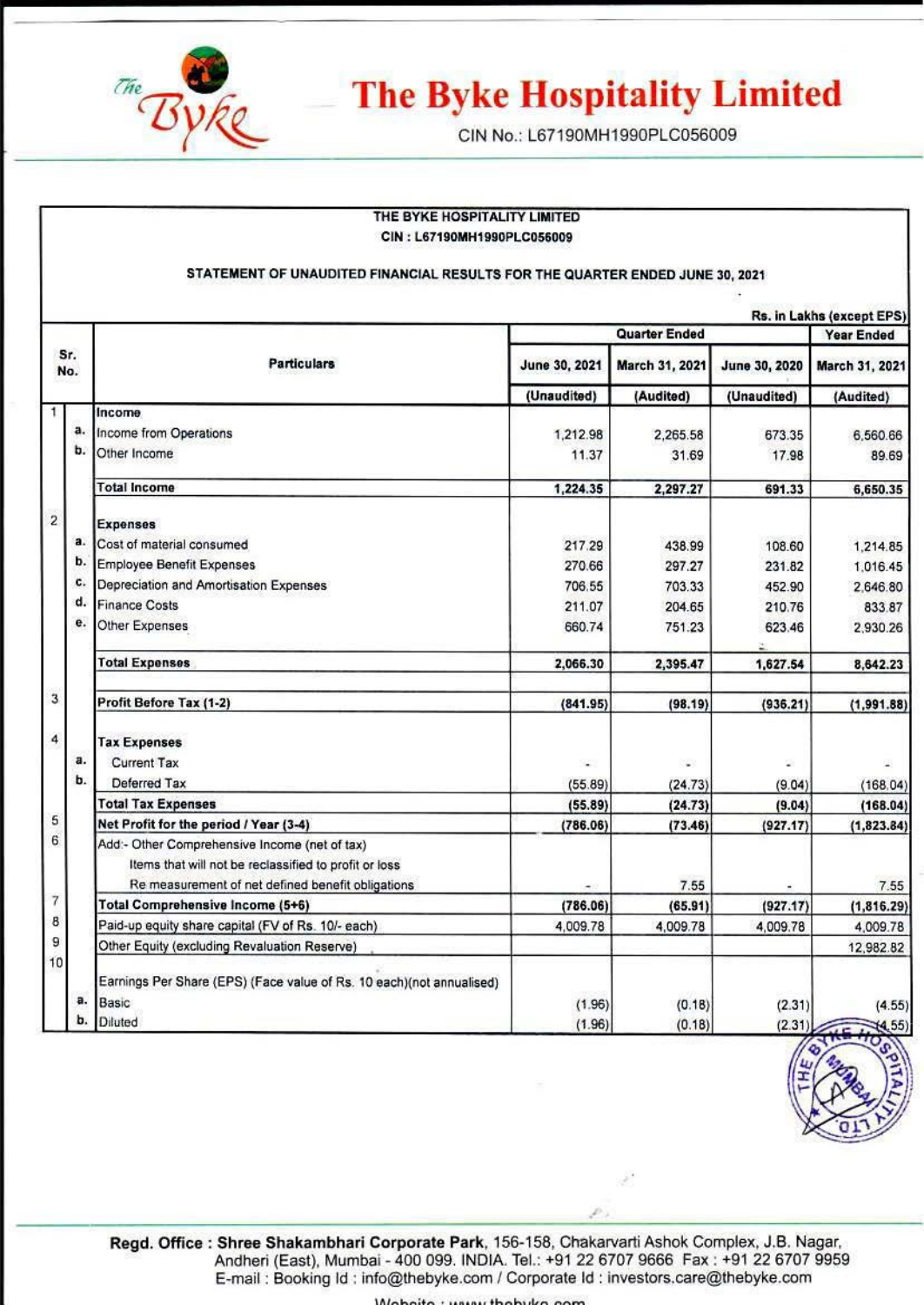

# **The Byke Hospitality Limited**

CIN No.: L67190MH1990PLC056009

#### **Notes:**

- 1. The above results for the quarter ended June 30, 2021 have been reviewed by the Audit Committee and approved by the Board of Directors at their **respective meetings held on August 10, 2021. The Statutory Auditors of the Company, have carried out a limited review of the above financial resutts**  for the quarter ended June 30, 2021 and have issued an unmodified report on these results.
- 2. The above results are prepared in compliance with the Indian Accounting Standards (lnd·AS) as prescribed under Section 133 of the Companies Act. 2013 and. notified by the Ministry of Corporate Affairs under the Companies (Indian Accounting Standards) Rules, 2015 (as amended) and other accounting principles generally accepted in India.
- **3. The Company is engaged in Hospitality business, consequentiy the Company does not have separate reportable business segment for the quarter**  ended June 30, 2021.
- The consequences of the COVID-19 outbreak on the Company's business for the quarter ended June 30, 2021 have been severe. Various cost rationalization measures initiated during the last financial year have continued into Q1 of the current year. With the gradual lifting of restrictions across the country, business at the Company's hotels started picking up, Management has also assessed the potential impact of COVID·19 in preparation of the Statement of financial results, including, but not limited to its assessment of liquidity and going concern assumption, the carrying value of property, plant and equipment, right of use assets, capital work-in-progress, and other intangible assets, trade receivables, inventories, and other current and non-current assets of the Company as on June 30, 2021. Based on current indicators of future economic conditions, the Company expect to recover the carrying amounts as on June 30, 2021 of these assets.

The impact of COVID-19 on the business may be different from that estimated on the date of approval of these financial results. Management will **con'tinue to closely monitor** *any* **material changes to future economic conditions.** 

- 5. The figures for the quarter ended March 31,2021 are arrived at as the difference between audited figures in respect of the full financial year and the **published figures up to nine months of the relevant financial year.**
- 6. Figures relating to the previous period(s) I year have been regrouped I rearranged. wherever necessary, to make them comparable with those of the **current period I year.**
- 7 The above results of the Company are available on the Company's website www.thebyke.com and also on www.bselndia.com, www.nseindia.com **and www msei in.**

DIN: 00073993



Date: 1Oth August 2b21 **ptace: Mumbal** 

> Regd. Office : Shree Shakambhari Corporate Park, 156-158, Chakarvarti Ashok Complex, J.B. Nagar, Andheri (East), Mumbai- 400 099. INDIA. Tel.: +91 22 6707 9666 Fax : +91 22 6707 9959 E-mail : Booking ld : info@thebyke.com I Corporate ld : mvestors.care@thebyke.com

> > Website · www.thebvke.com